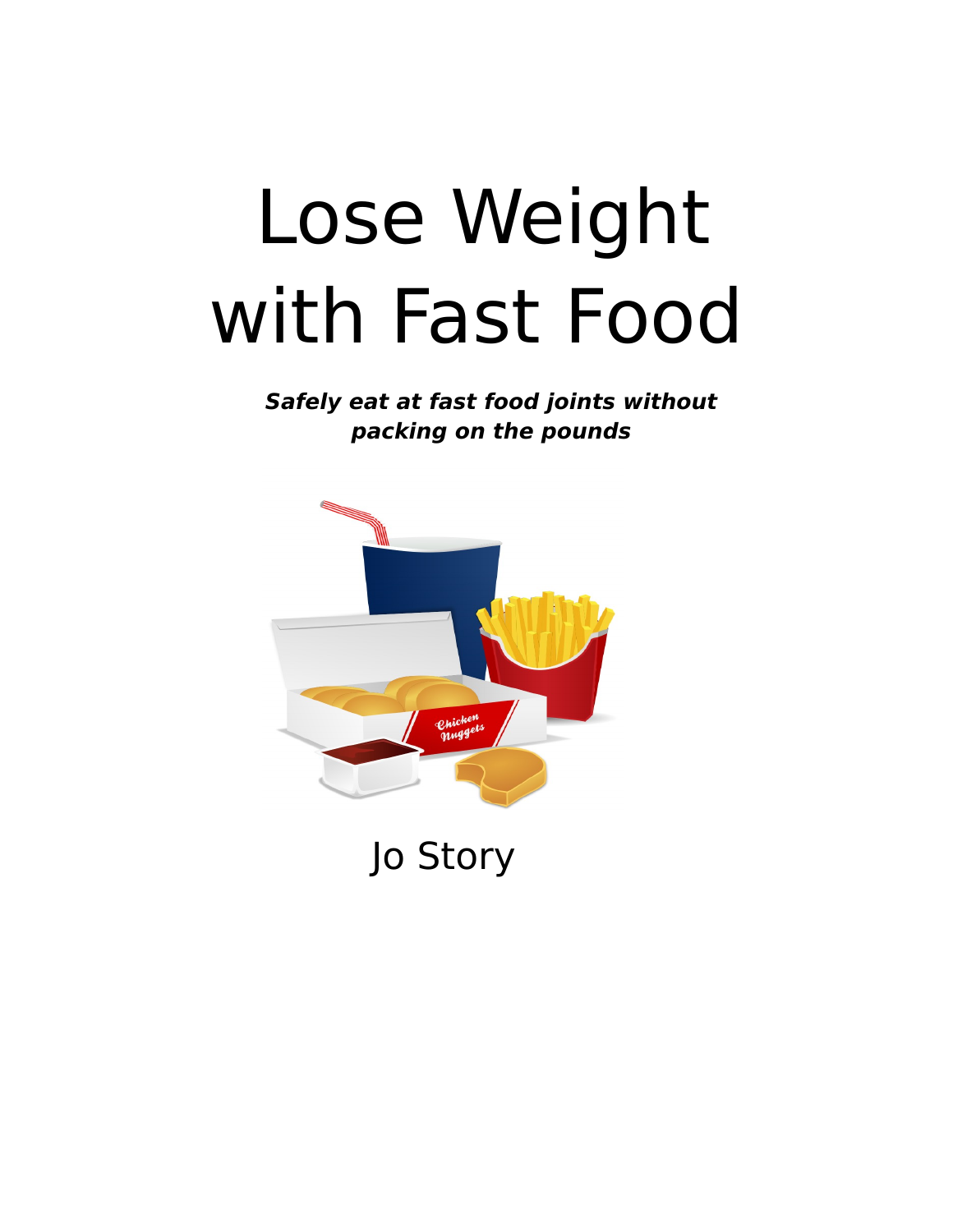Lose Weight with Fast Food Copyright © 2015 by Jo Story.

All rights reserved. Printed in the United States of America. No part of this book may be used or reproduced in any manner whatsoever without written permission except in the case of brief quotations embodied in critical articles or reviews.

Book and Cover design by Jo Story

First Edition: February 2015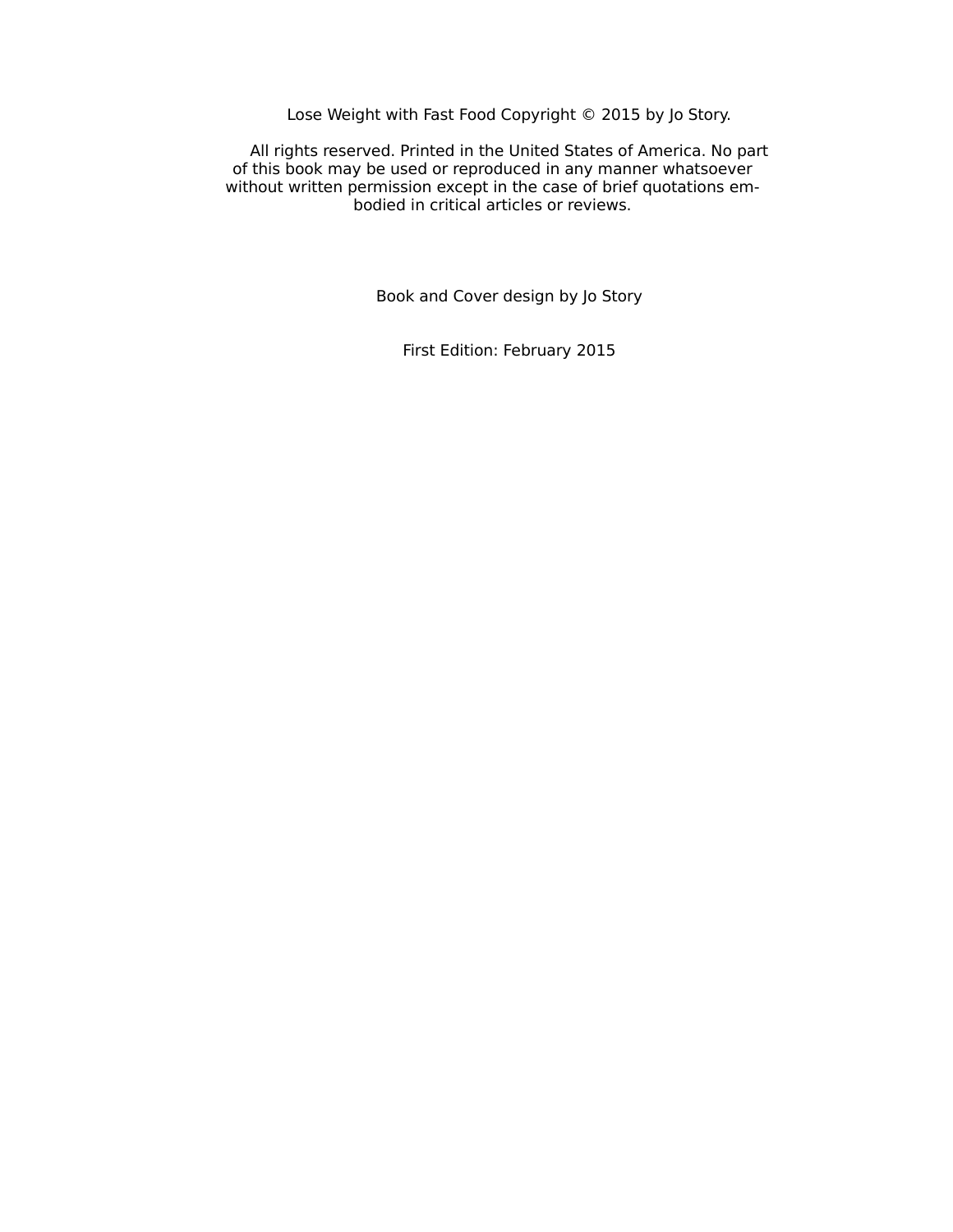# <span id="page-2-0"></span>**CONTENTS**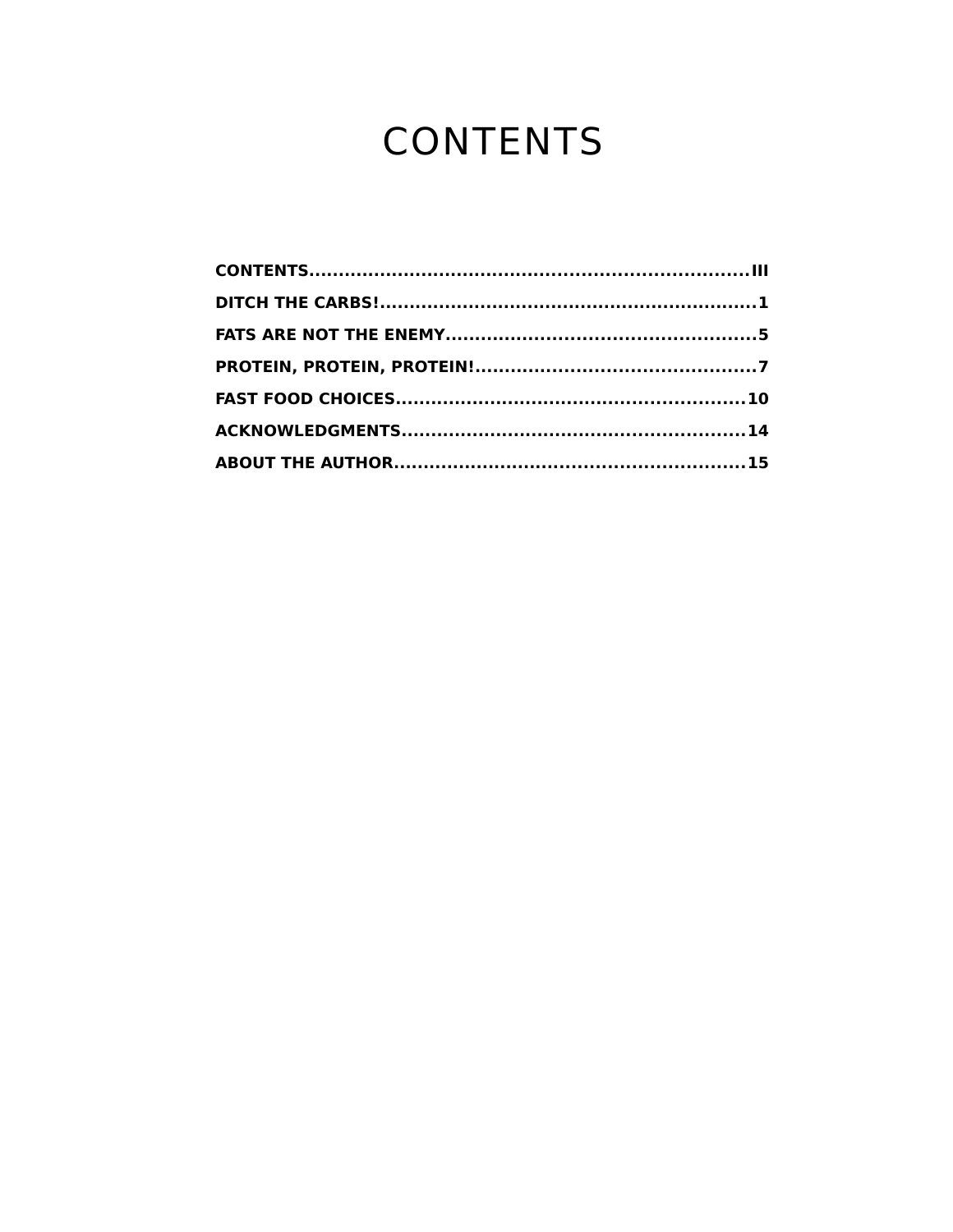## <span id="page-3-0"></span>Ditch the Carbs!

### **"There are essential amino acids and essential fatty acids, but there is no such thing as an essential carbohydrate." ~ Richard K Bernstein, MD**

If you've seen the documentary "Super Size Me" about ten years back, then you may remember how Morgan Spurlock "supposedly" gained 25 pounds while eating only McDonald's food. The problem is that his caloric intake did not equal what his nutritionist told him he was eating. Obviously, there were some false data somewhere.

A few years later, Tom Naughton created a documentary in response to the above film, titled, "Fathead". This film showed how ridiculous Morgan's claims were regarding fast food, such as the fact that fat makes people fat. His approach was to keep the carbohydrates to a minimum, while eating the protein and low carb veggies. He did eat the buns, more or less, but he didn't do that every day. At the end of the film, he had lost 12 pounds, with his overall cholesterol levels being much better than when he first started. (Fat causes cholesterol? Hmm. Look at that last sentence again.)

Many people seem to have this idea that if they ate fast food all the time, they would gain weight. While this can be true, it can also be false. Let me explain. Ever since 1955 when Ancel Keys published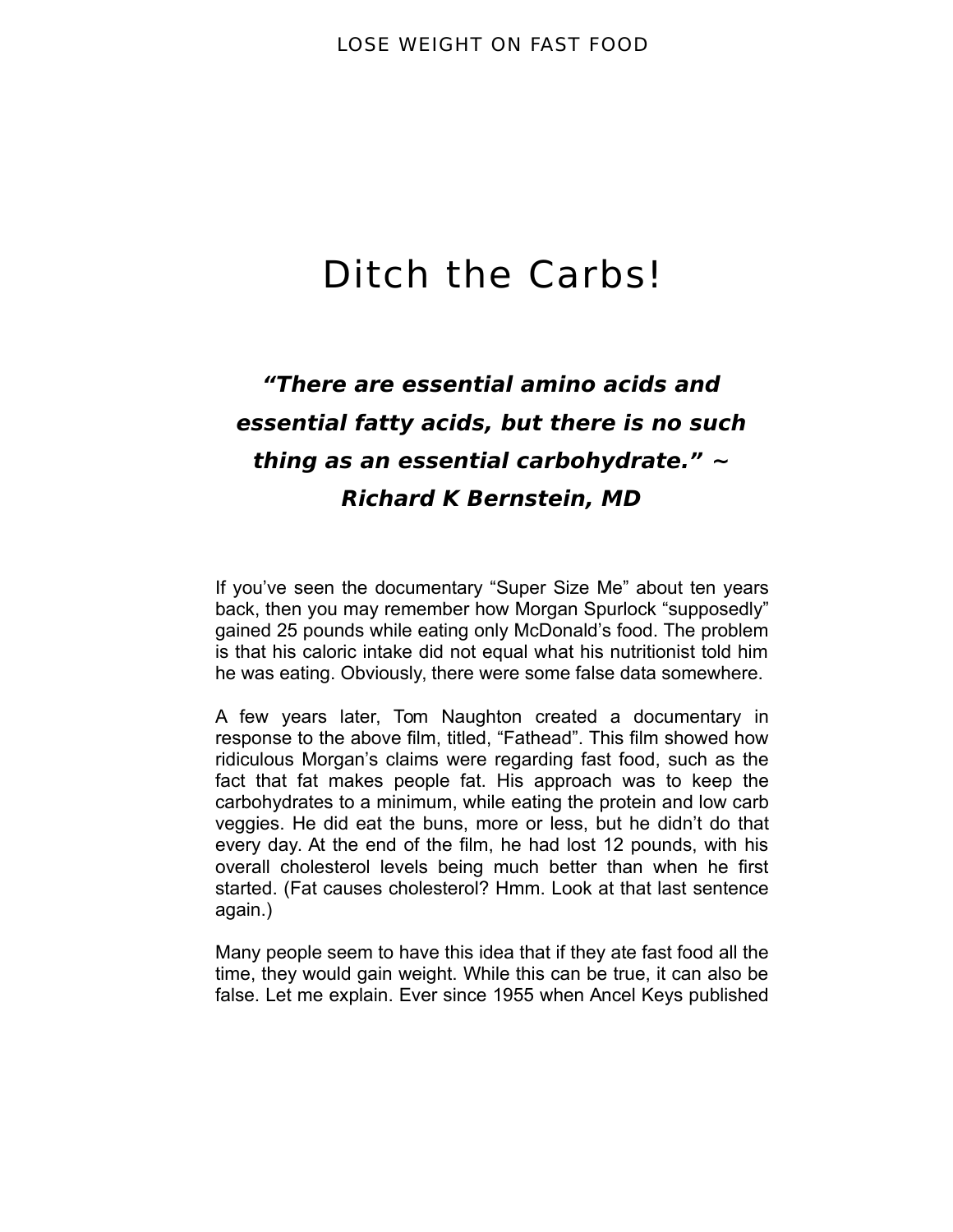his ridiculously wrong Lipid Hypothesis, we have been fed a load of crap that states that unnatural vegetable oils and grains are better, and that we need to eat low fat foods. That next year, representatives from the American Heart Association warned everyone that the delicious meat and saturated fat we prized all these years was now bad for us, and that we were to eat a low fat diet.

That trend really caught on the 1980's, however, creating the dangerous "low fat" craze. Instead of the intended result of people getting thinner, people began putting on more and more pounds, because of the low fat products food manufacturers began selling. If you take out the fat, what has to go in its place? Right—more sugar. Without the fat to create a satisfying flavor, more sugar had to go in these products, creating an even worse product, nutritionally.

Eventually, the USDA updated its guidelines in 1992, creating a pyramid of food choices, rather than the previous four food group guidelines. Instead of getting to choose servings from each group, these new guidelines promoted 11 servings **per day** of grains! The recommendation was to consume 300 grams of carbohydrates per day—which is way more than anyone needs in a month.

**A side note:** What do you think farmers use to increase the weight of their animals before slaughter, to jack up the selling price? If you said grains, you would be correct. But the US government, in all their "wisdom", (and I laugh at that term), said that grains will not cause us to gain weight, if we were to consume them in moderation.

The problem here is that our livers can only process about 40 grams of carbohydrates every three hours, without turning the rest of that into stored body fat. If you were to eat three meals per day, we are talking a maximum of 120 grams of carbohydrates per day that we really need, before it is turned into body fat storage.

To lose body fat, and to get your body to use the stored fat, it would make sense to decrease the amount of carbs you are consuming. It doesn't take a genius to figure out that if our bodies can only process about 120 grams of carbs per day, then to create a deficit, you would need to decrease that amount to 100 grams or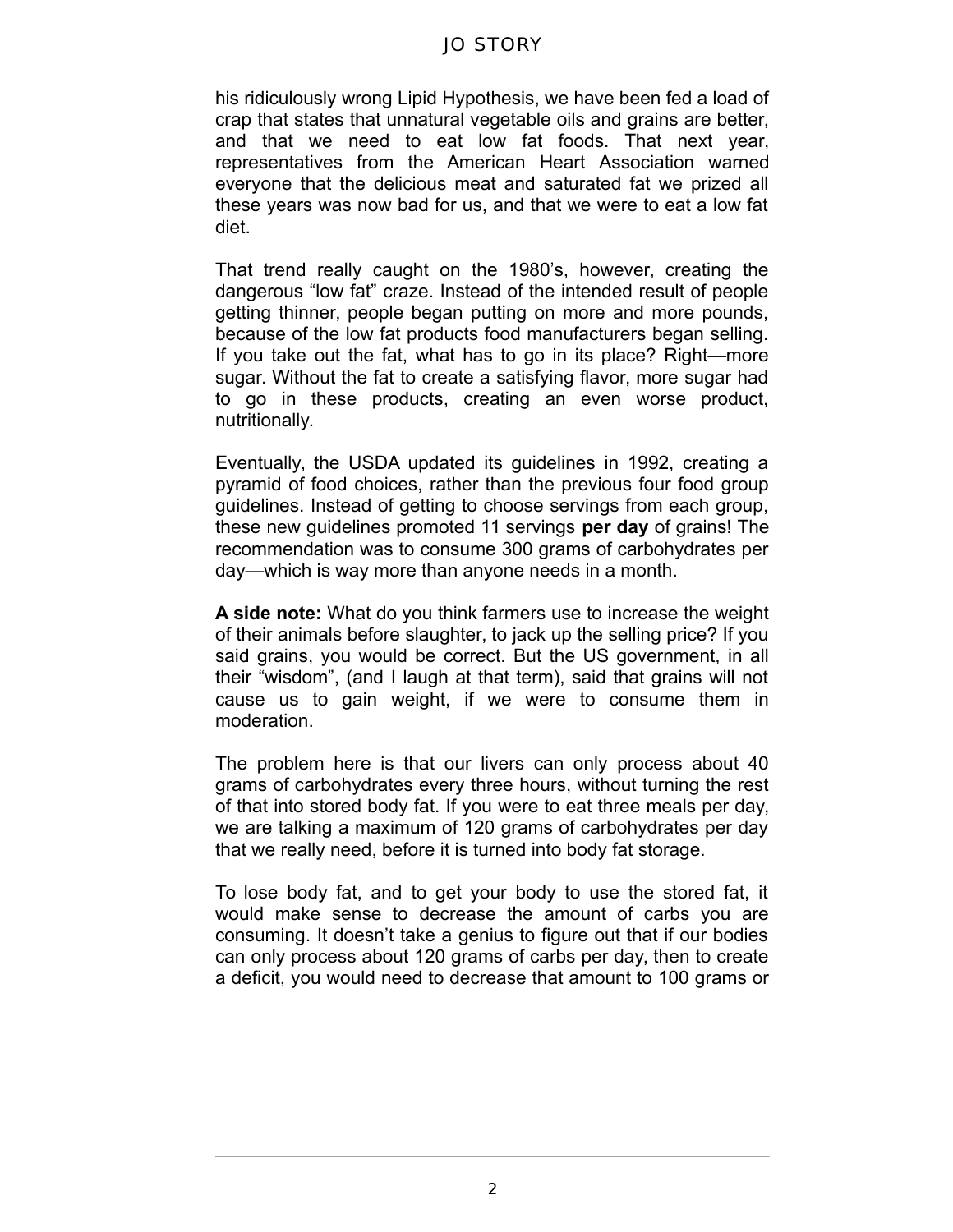less to lose body fat. If you are active, you could get away with around 100 grams per day, but if you are inactive, or you work at a desk all day, then you need more around the lines of 50 grams of carbs per day. Personally, I hate exercise, and I am not active especially in the winter. So I keep my carb intake to about 30 grams or less per day.

What happens when you drastically decrease your carb intake? Your body normally uses glucose for energy, and what it doesn't use immediately, it stores as body fat for later use. No matter what form of carbohydrates you consume, all of it is turned into glucose. The more carbohydrates you eat, the more blood sugar you have, which in turn, makes your body create more insulin to convert that glucose into fat. It's an evil cycle, because the more your body cannot release the fat to the cells, the more your body tells you to eat. If you eat what the American Heart Association wants you to eat, you feed more and more into this vicious cycle.

The thing about heart disease, by the way, is that the very foods the AHA wants you to eat are the same ones that cause inflammation. Research is now showing that inflammation is what is responsible for heart disease and stroke. Carbs, however, make you gain weight—plain and simple.

So how can you lose weight with fast food? It's really simpleavoid the carbs and eat the meat. But this, for many people, is much easier said than done. Many people (as weird as it may sound) do not know the difference between carbohydrates, proteins, and fats. Let me just give you a quick and simple reminder of what these are.

Proteins are the animal foods that we consume, such as beef, chicken, pork, eggs, fish, etc. While there is protein in dairy foods, it comes in a lesser amount and is therefore an inferior form of protein.

Fats are found in animal foods, such as beef marbling, chicken skin, bacon, and other higher fat meats. They are also found in coconuts, avocados, nuts, and olives. However, not all fats are superior. In fact, in spite of what the "experts" tell us, vegetable oils are very unhealthy and should be avoided like the plague. Saturated and mono-unsaturated fats are best.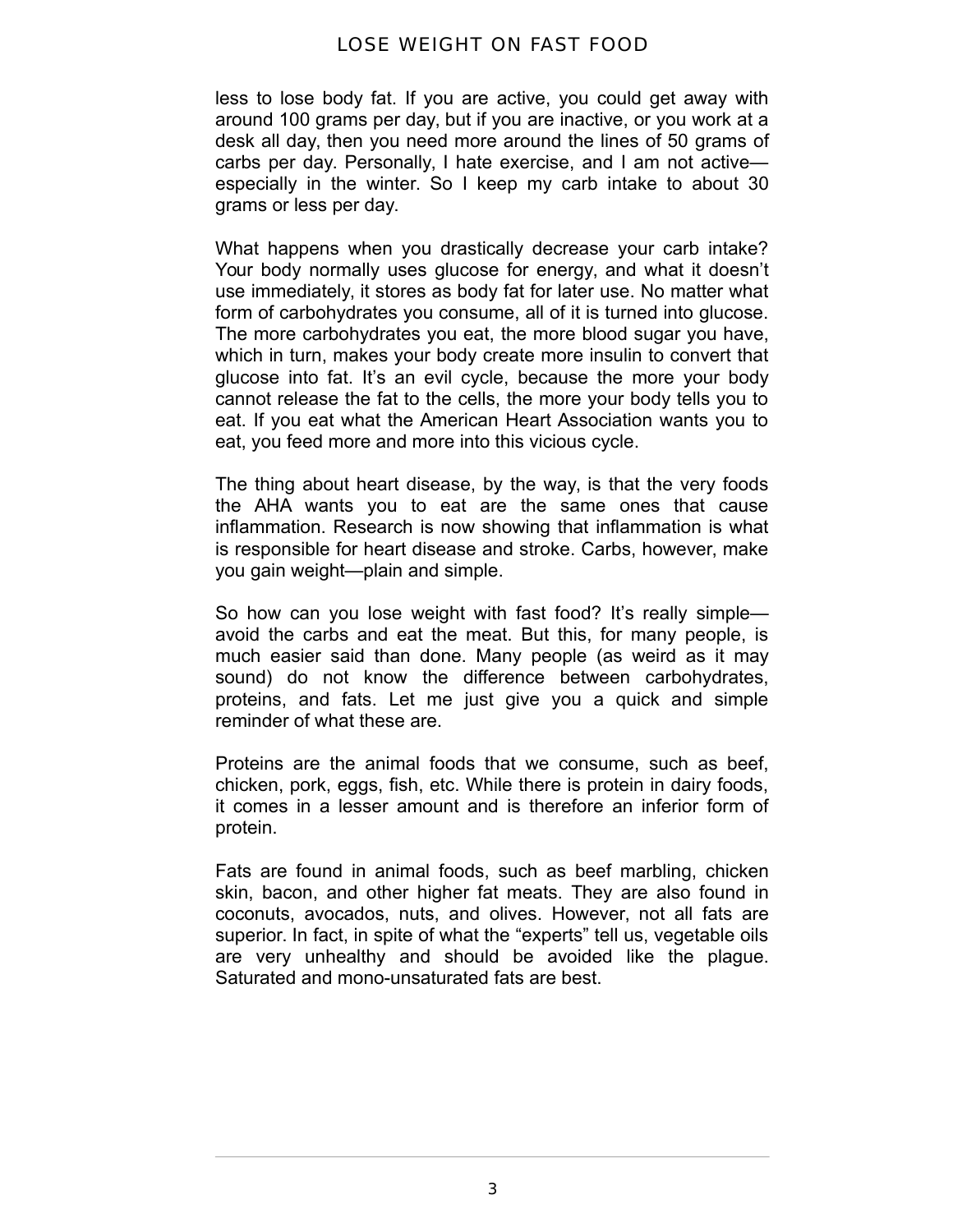Carbohydrates, of course, are the rest of the foods we consume, such as grains, fruits, and vegetables. One time, I tried teaching this woman about macronutrients—fats, proteins, and carbs—but she was so clueless, she had no idea what I was talking about. I tried explaining what carbohydrates were and why they contributed to weight gain. She could not wrap her head around what were carbs and what were vegetables.

I then had to break it down further, and say exactly which foods were carbs—grains, vegetables, and fruits. She said, "Wait vegetables and fruits are not healthy?" I told her that was not what I was saying. But to lose weight, she really needed to stay away from grains and high sugar fruits. "What are grains?" I told her what grains were and where they were found. She asked, "Pasta's not a grain, right?" I had nothing further to say to her at that point, because if she was going to be so stupid as to not know the basics of nutrition, we had nothing to talk about.

**Practical tip #1**—When ordering a fast food meal, skip the fries, buns, and soda. Opt instead for unsweetened tea or water, burgers without the buns, and a salad if desired.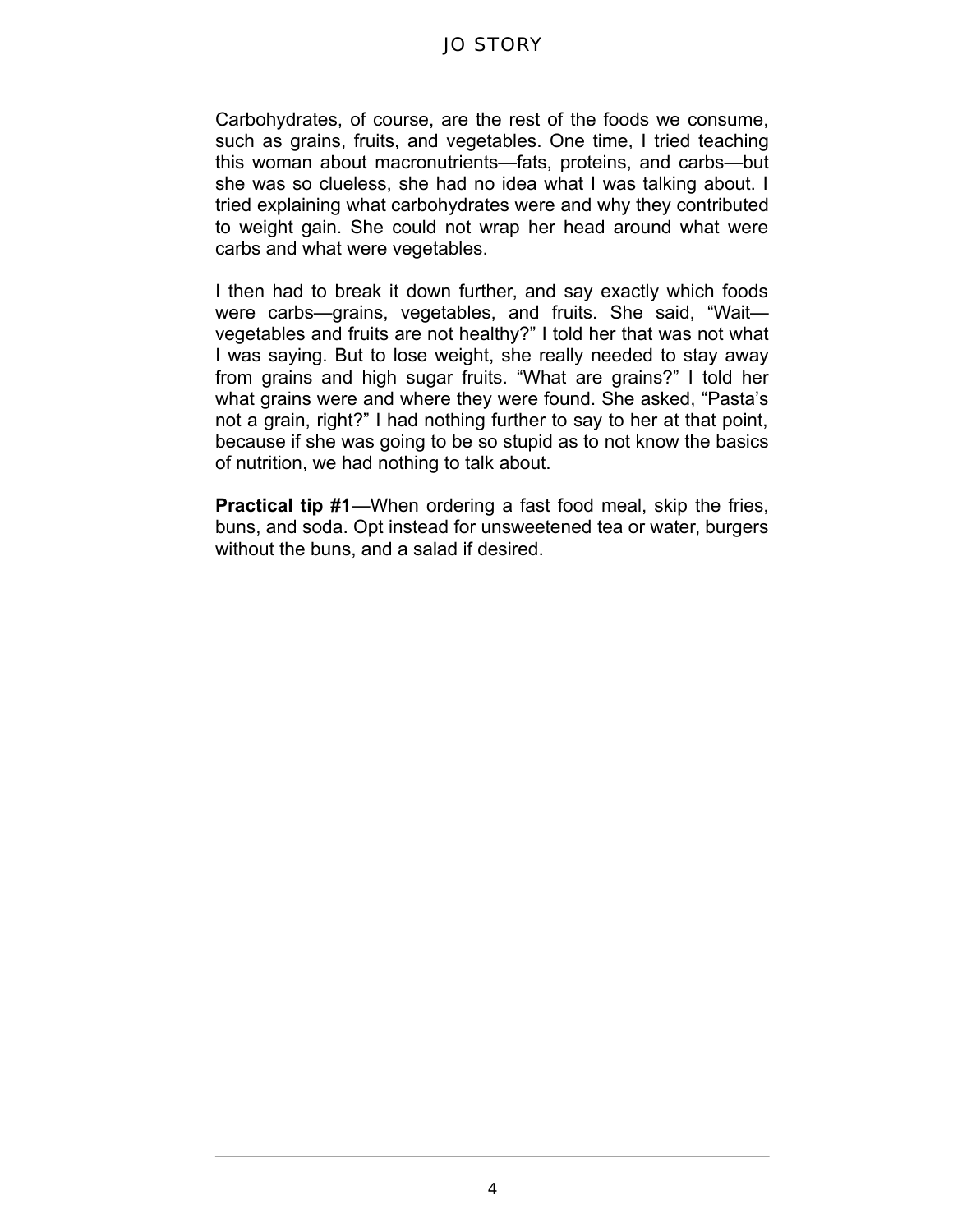### <span id="page-7-0"></span>Fats Are Not the Enemy

### **"Dietary fat, whether saturated or not, is not a cause of obesity, heart disease, or any other chronic disease of civilization." ~ Andrew Weil, MD**

Have you ever studied antique furniture and the size of the chairs, beds, and other items? Did you ever notice how small the average size of clothing from the 1800's was? It is in direct contrast to our furniture and clothing today, because people were generally smaller then than they are now. And there is a big reason for this.

Low fat has become the mantra of the last 50-60 years, and it has had disastrous consequences for human health. As stated earlier, in 1955, Ancel Keys created his "lipid hypothesis" that claimed that saturated fat raises cholesterol, and that cholesterol causes heart disease. But he lied. He had data from many countries to show his theory in practice. However, many of the countries who ate a high fat diet had a low incidence of heart disease and other countries who ate low fat diets had a high incidence of heart disease. He threw out those countries, so he could have a nice even graph line, and instead of being fired or thrown out of research for this dishonesty, he was exonerated and promoted.

Ever since then, nutritionists, dieticians, and doctors have all jumped on the low fat bandwagon. And ever since then, people have become fatter, with more cases of heart disease and diabetes than ever before in human history. Something here does not smell right. If his theory was correct, do you not think we would be healthier than ever before?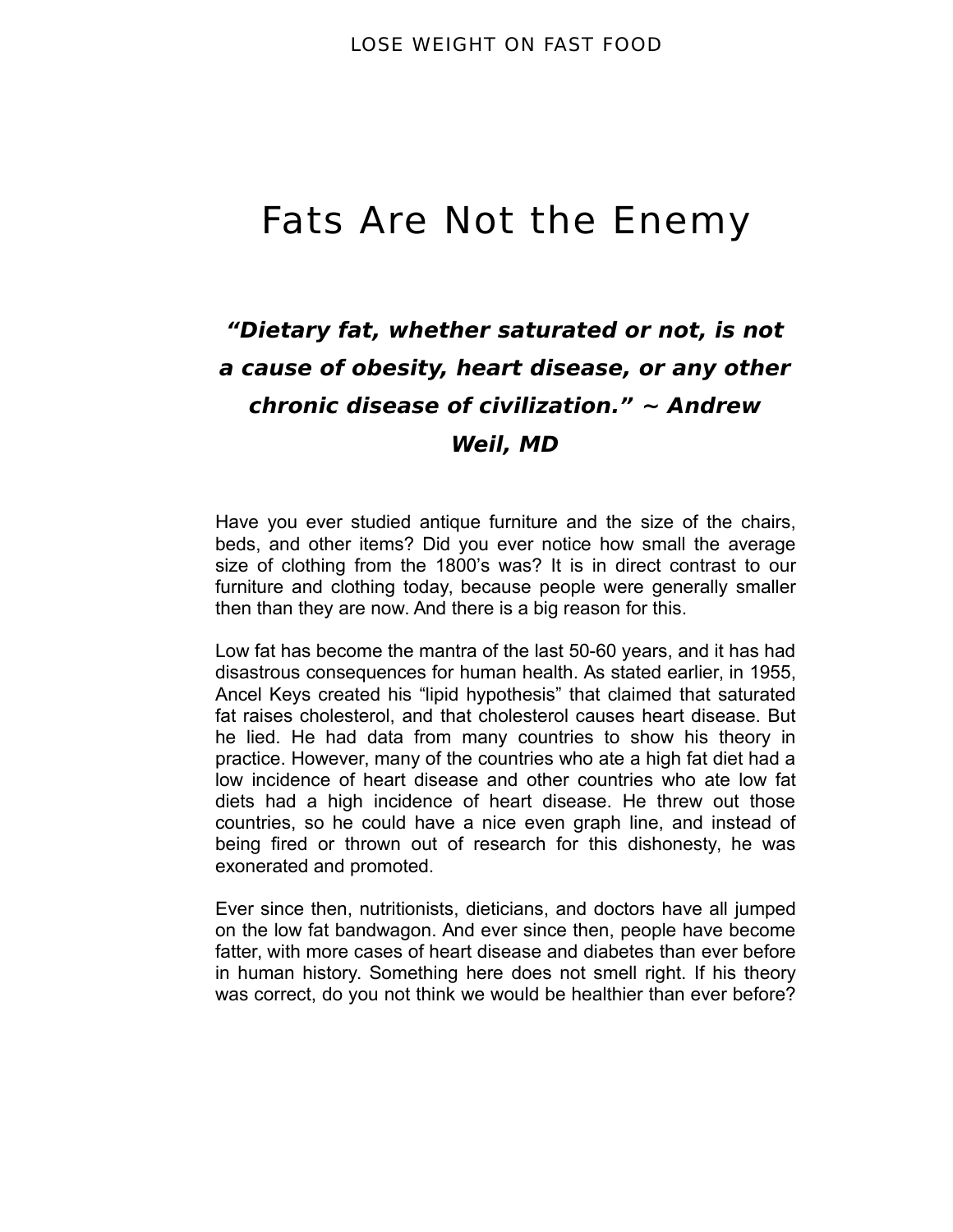But we are not. Obviously, something else is at work.

Even as late as the 1970's, most doctors and nutritionists rejected this theory, because there was no literature or studies to prove this to be true. In fact, it was the opposite that rang true—all the studies pointed to a high fat, low carb diet that provides protection against heart disease and other ailments associated today with high fat. Not one shred of evidence was found, no matter how many research committees were financed. (And there were a lot.)

About that time, a certain politician by the last name of McGovern pushed to have new nutritional guidelines put in place, so that the American people could eat healthier and lose weight. He and his staff pushed for a very low fat diet, with the recommendations of consuming no more fat than what was in an egg per day. The above mentioned doctors and other "true" experts fought tooth and nail over this, only to have their arguments shot down. What pushes this story to a climax is that Mr. McGovern was a big advocate of the Pritikin diet, which allows very little fat. He had no nutritional background, and therefore, was not qualified to make these recommendations to the government. But does this little fact ever stop anyone before or since that time?

So, what am I trying to tell you? Embrace the fat, of course! Cholesterol is as essential to your health as oxygen and water. It is that important, because it regulates your sex hormones, brain processes, skin, hair and nail health and regrowth, as well as the health of your internal organs. What causes heart disease is actually inflammation of the arteries. Arteries get damaged from too many carbs, actually, and cholesterol's role in the arteries is to patch up these holes. When the damage gets to be too great for cholesterol to fight, plaque forms in the arteries, leading to inflammation and heart disease. Eating saturated fat increases your body's abilities to fight this inflammation.

Basically, the more saturated fats you eat, the better your body gets at building up your arteries and immune system. Saturated fats are best, but monounsaturated fats (such as olive oil) do well for you also. Stay away from polyunsaturated (think vegetable and corn oils) and trans fats, as these are unhealthy and unnatural fats.

**Practical tip #2**—Add extra bacon to your burger for added fat. Try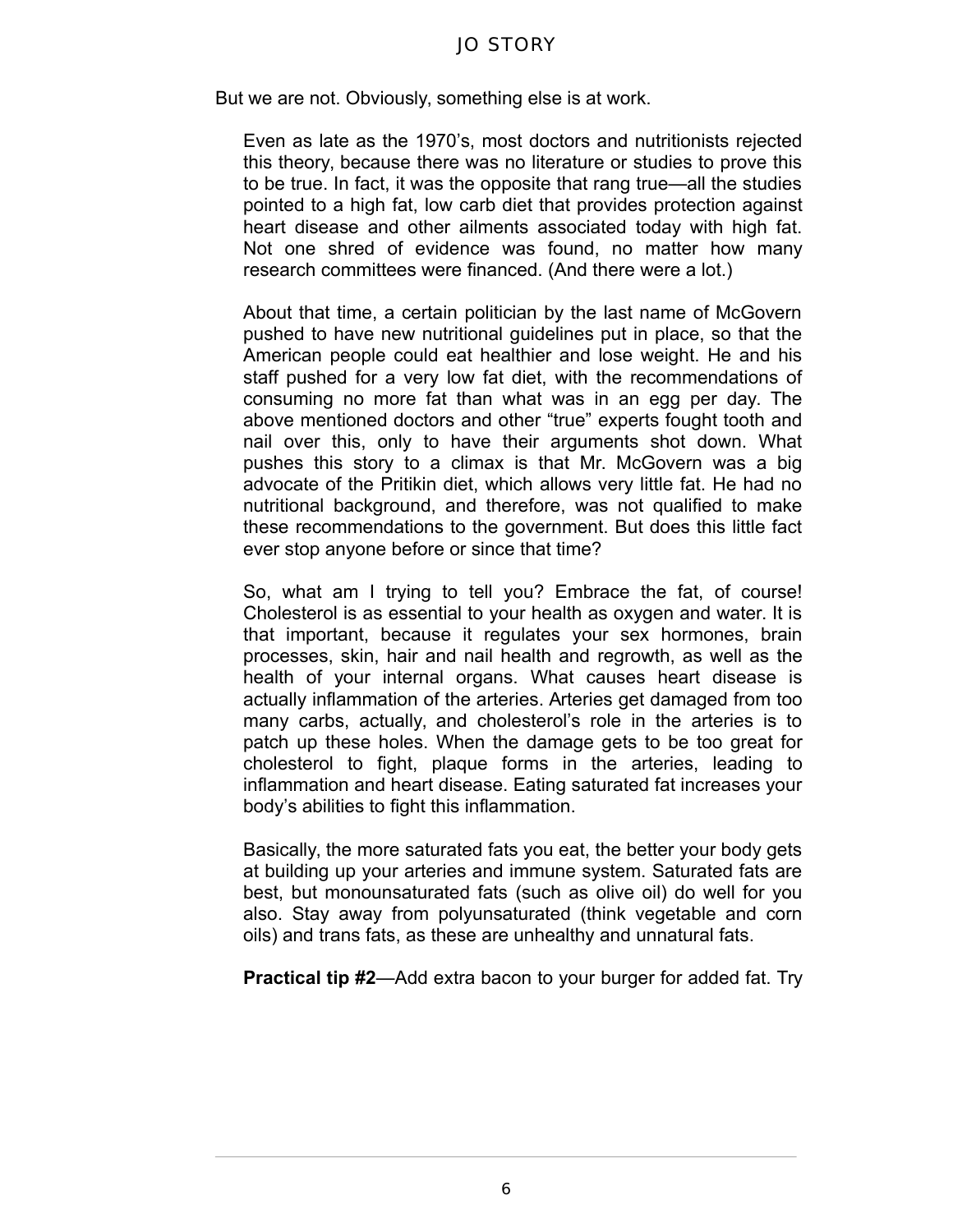getting your fats from animal sources when eating out.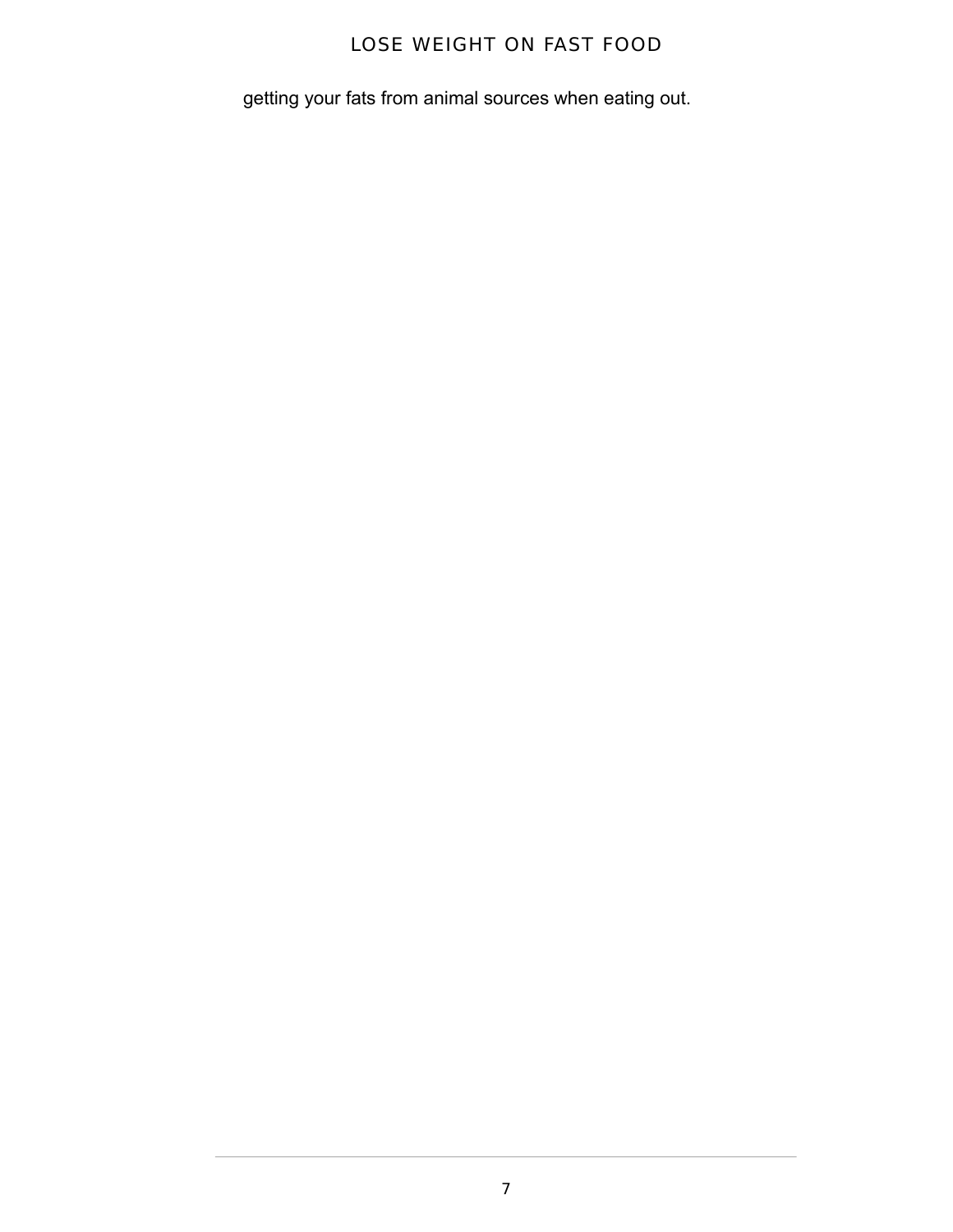### <span id="page-10-0"></span>Protein, Protein, Protein!

### **"When life gives you lemons, ask for something higher in protein." ~ Anonymous**

All the rage in workout and lifting circles is about protein. Protein shakes, lean protein, cutting carbs but getting protein, etc. It's all with good reason too, because protein contains the building blocks we need for muscle growth, mental health, tissue creation and repair, enzyme and hormone creation, as well as create and repair other chemicals within the body. Without protein, we would literally waste away. So it is a pretty good substance to have in your eating plan.

But there are people who make these claims that plant protein is superior to animal protein. (Mostly, vegetarians and vegans make this claim so they can feel superior to everyone else eating animal protein. "Oh, you eat meat?" they say, thumbing their noses at you, in that superior and militaristic way.) However, there are some very good reasons why plant protein is far inferior to animal protein.

First, several plant proteins come with built in toxins, while some are even toxins themselves, as in the case of wheat gluten. Second, animal protein contains more essential aminos in a complete package compared with plant proteins. Think about this —when have you ever had to combine different meats to get a complete protein? Vegans and vegetarians do this all the time,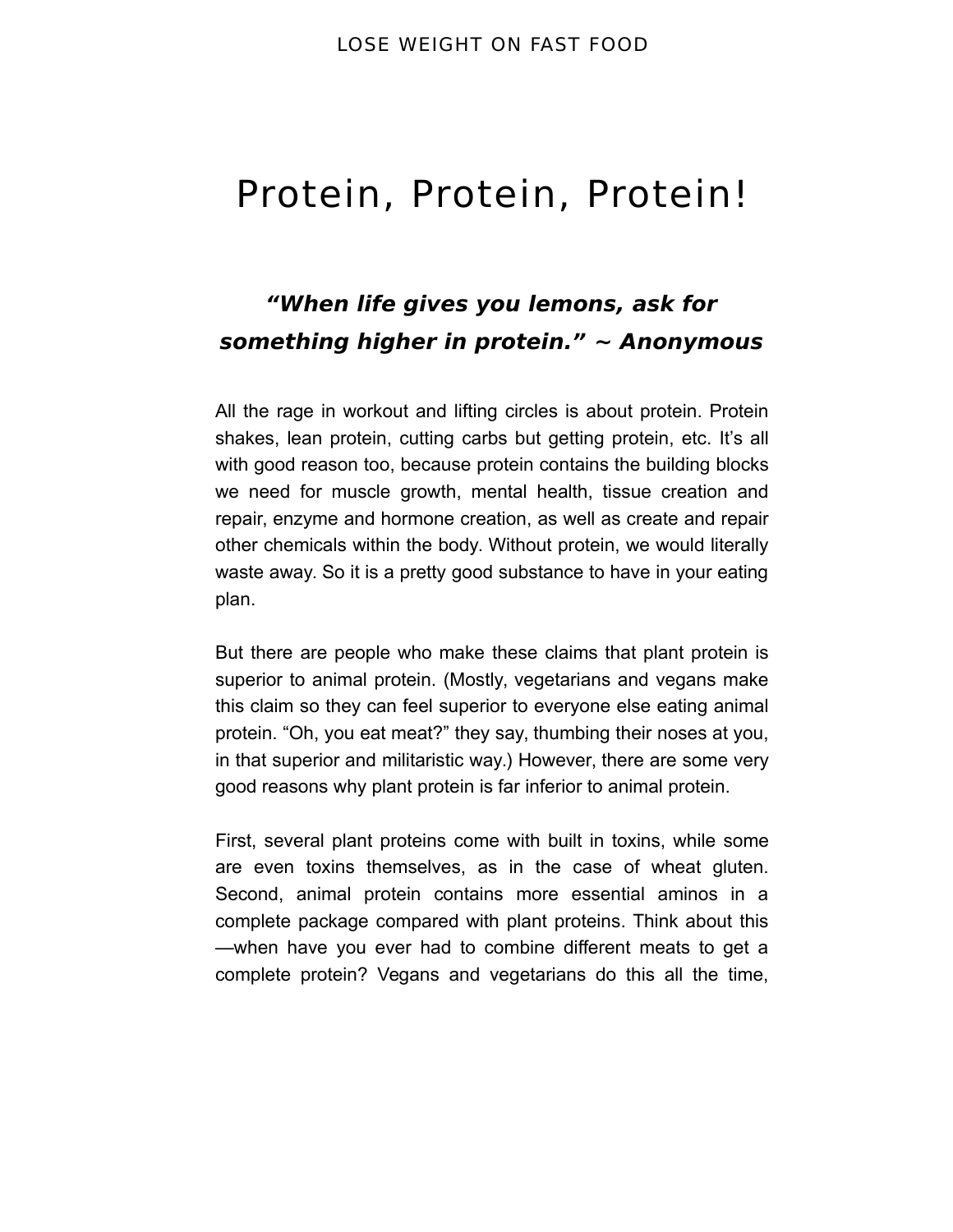because plant proteins are not complete, and it is very difficult to get a complete protein from one plant. This is why they combine foods (high in carbs, I might add) like beans and rice to get all the protein they need.

Third, animal protein makes your bones stronger and less likely to break in a fall, while plant protein does not protect you from this. Older people especially need to eat animal protein so they protect their bones from falls. There are many more reasons why animal protein is far superior to plant protein, but suffice it to say that, while it is possible to get protein from plants, the type you get does not give you all the benefits of protein that you would get from animal protein.

There are a lot of misconceptions within the vegan or vegetarian community that if someone ate meat, they would be fat, sick, and stupid. However, this is a completely inaccurate picture, and it is rather insulting. As you learned in the first chapter, carbs are what really puts on the pounds—not saturated fat. Protein, without fat, can do a similar thing, but it takes a bit more protein to put on the pounds. The following picture depicts this misconception very well:



Latest studies: A third of Americans are overweight, and an additional quarter are obese.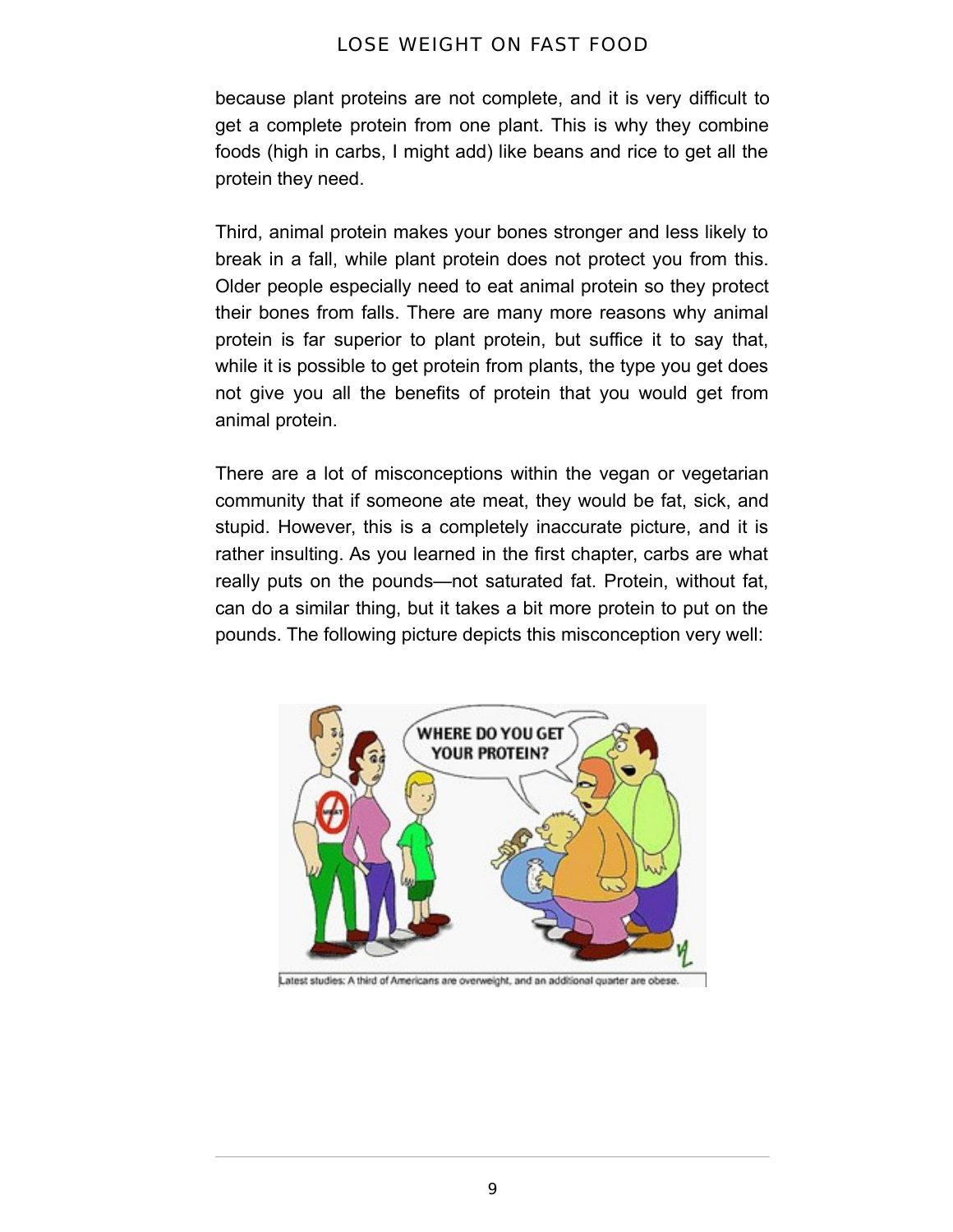The picture above shows how ignorant of nutrition many people are, and it falsely accuses those who eat meat of being dumb. **Interesting side note**: the less animal protein and fat one eats, the less material the brain has to work with, meaning that less synapses are firing, creating less pathways to learn new things. In essence, plant protein makes people dumb, and yet they do not always see this.

In fact, I have talked with certain vegans/vegetarians in my lifetime who thought they were being intelligent, but their statements did not support their hypotheses. I had to stop talking with them, because I just could not match wits with an unarmed person.

The bottom line is that you need protein to live, grow, and be healthy. Animal protein is far superior to plant protein, and it comes in a very nice, zero carb, saturated fat package. In short, animal protein is a complete food.

**Practical tip #3**—Do not be afraid to ask for extra meat in your order. Less carbs (or zero carbs) creates a deficit in your meal, which will make you hungry soon afterwards. An extra beef patty to your bunless burger, or extra eggs with your breakfast, will be worth the extra money you pay in the long term, as it saves you from going for high sugar/carb foods from the vending machine later.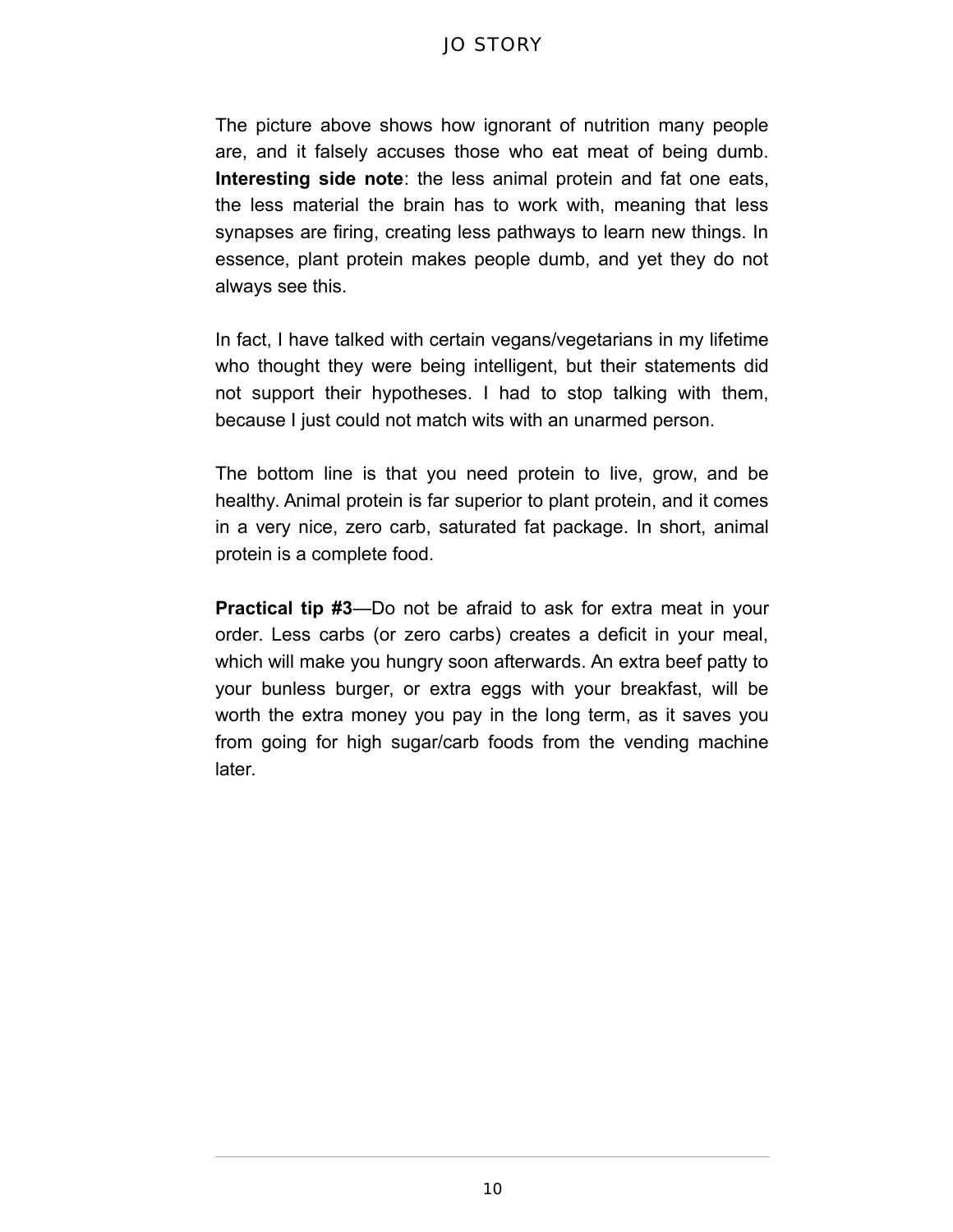### <span id="page-13-0"></span>Fast Food Choices

### **"Just because you eat doesn't mean you eat smart. It's hard to beat a \$1.99 wing pack of three at a fast food restaurant—it's so cheap—but that wing pack isn't feeding anyone. It's just pushing hunger back an hour. " ~ Mario Batali**

Now that you know the basics of macronutrition, and learned a bit about how the government pulled the wool over our eyes for decades, you are now equipped to make better food choices at any fast food restaurant. Choices that can help you lose weight, and not put on the pounds.

There is something that is bothering me though, that I need to vent about. Whenever there is a show made about morbidly obese people, such as "My 600-lb Life", they always highlight that the person got that way because of fast food and takeout. Meat and saturated fat are vilified, while the role of carbs in weight gain is minimized. This stereotype keeps people from truly losing weight effortlessly and creates a sense of false security in bariatric surgery, instead of teaching people the correct way of eating. However, this is completely false. When the camera focuses in on what these people are eating, we see fries, breaded foods, a lot of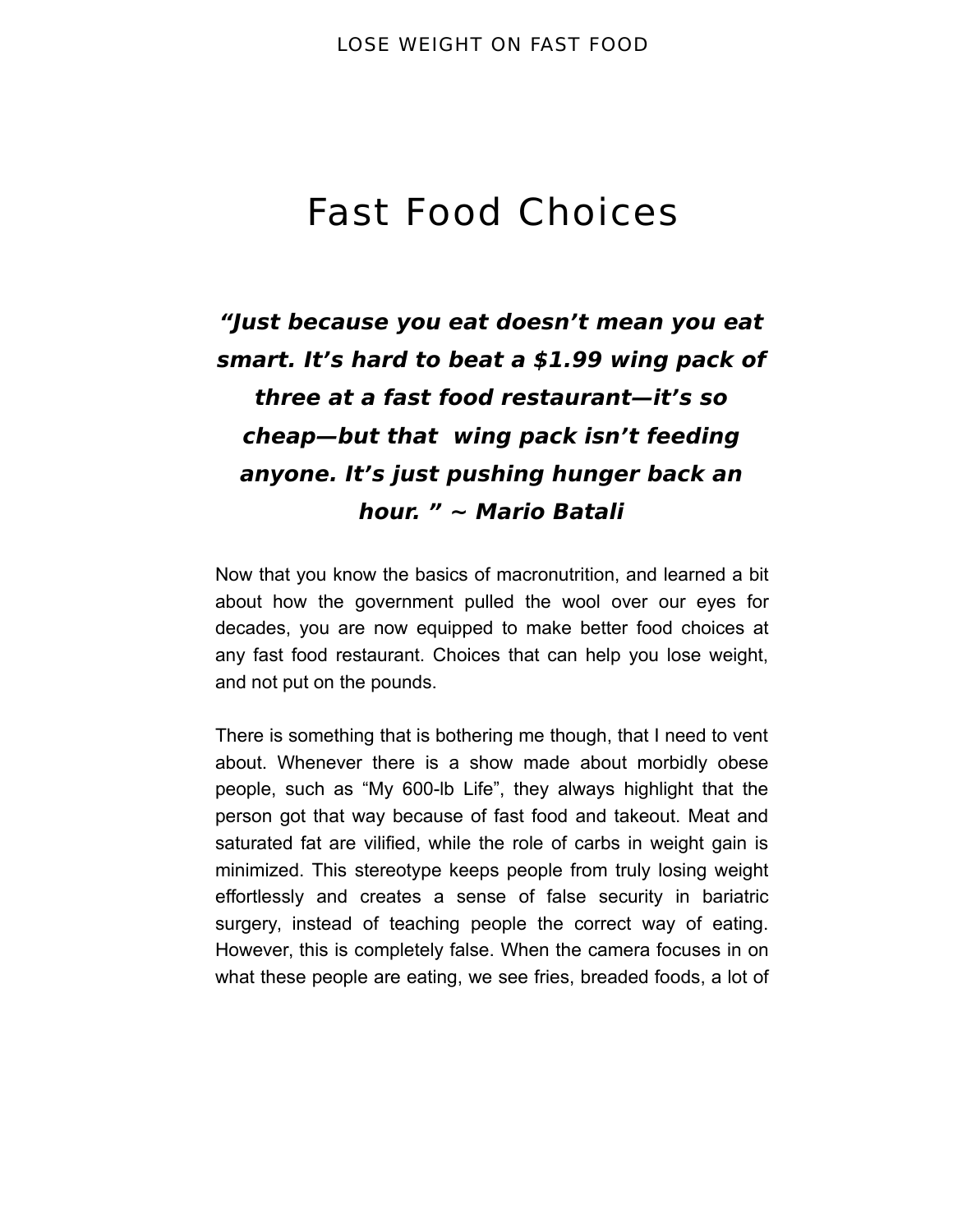sugary and starchy foods, pizza, doughnuts, chicken nuggets, large glasses of soda…the list is endless. But they want to say on the show that saturated fat foods got them as big as they are. No! It doesn't work that way!

If those people had stuck to a low carb, high fat eating plan in the first place, and made smart choices at the fast food places, they would not be fat to begin with. Your choices at the fast food counter or drive through are what determine how much weight you gain or lose. It is not the fault of the fast food places that you gain weight… nor is it anyone else's fault. No, the responsibility rests on your shoulders. You get the choice of whether to order high carb, high sugar foods, or high fat, low carb foods. It is up to you. And I am now removing the excuse that you don't know what to order.

Many fast food places today have their menus online. And these online menus have a nice feature—you can customize your meal to see how many carbs you will consume, or not consume, based on what you take off or add on. In this way, you can make informed choices when getting to the counter or drive through, and you can order like a pro.

For example, McDonald's has this type of menu online. I wanted breakfast there the other day, but I am on a very low carb diet. Most people assume that you cannot get a breakfast there without the carbs. This is very, very false, and in fact, I got a very nice meal with plenty of protein and fat, and very little carbs. I ordered the big breakfast without the biscuit and hash brown, as well as the steak, egg and cheese bagel, without the bagel. My total carb count for the meal was 9 grams, while the total calorie count was 750. Had I not taken off the grain and starch based items, my carb count would have been 107 grams, with a calorie count of 1,410!

This is just one sample of what you can do at a fast food place.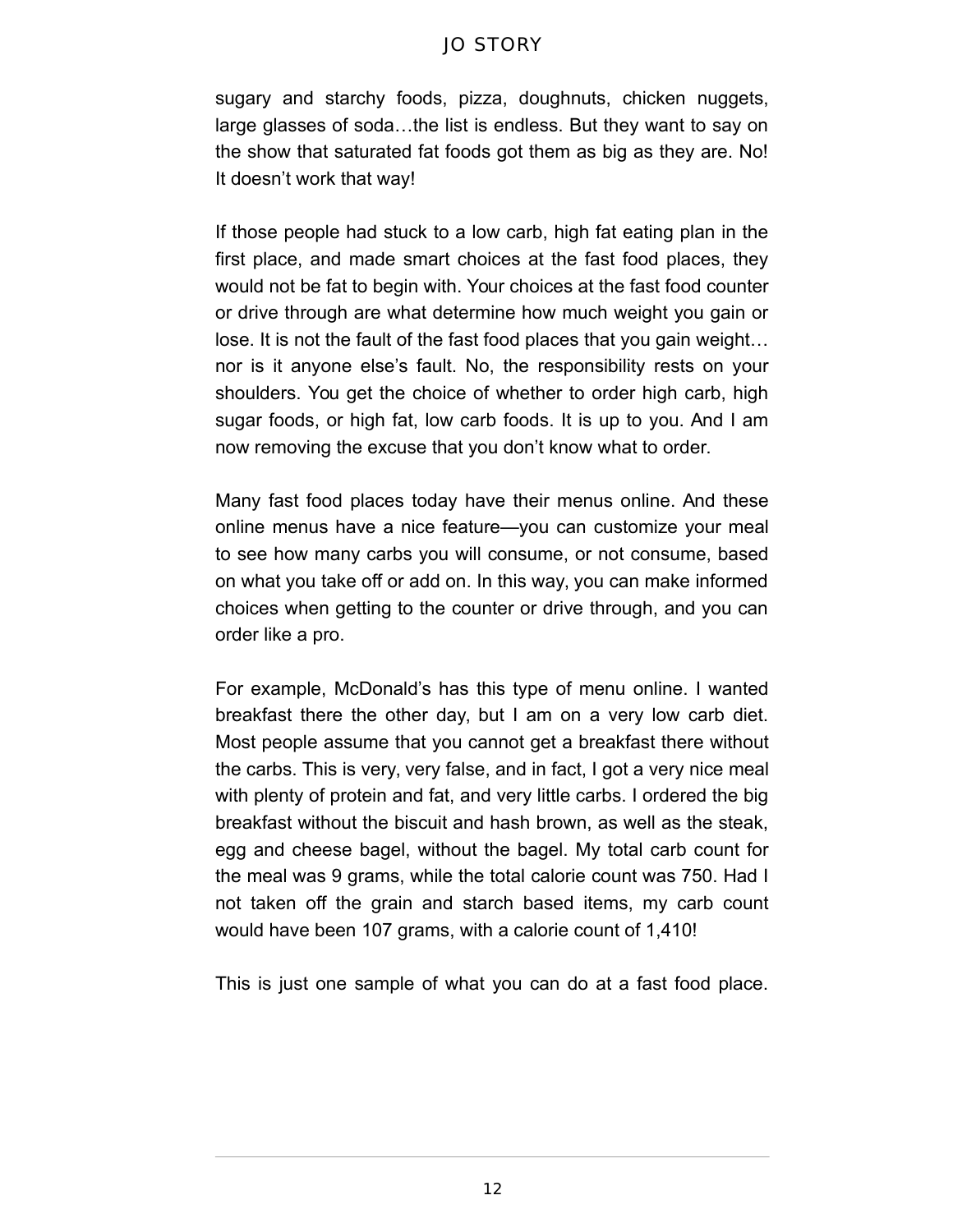*Burger King, Taco Bell, KFC, Boston Market*, and others do have online menus that you can explore to get the best options for losing weight. However, not all menus are customizable, but they do give nutritional information. If a food can be separated from its carb or starch component, and is still a meal, then that would be your best options. Avoid breaded foods, or foods that are made from pure starch or grains. Boston Market's meatloaf may seem like an ideal meal, but when you look at the nutritional information, it is loaded with carbs! It swims in bread and other unsavory ingredients. Your better bet in many instances like this is to get meat still more or less in tact, like pot roast or steak.

It is much easier now to get low carb options at fast food places, because of the low carb revolution that took place in the last 15 years. Before this happened, when you wanted to have a burger without the bun, people looked at you like you were nuts, and they did not know how to enter that in the register. Today, it is no big deal to order low carb options. In fact, fast food restaurants have added many low carb options to capitalize on this trend. With so much of this information, how can you not lose weight with fast food?

One thing that you need to remember—losing weight is more than just what you eat at fast food places. You need to also take these concepts into the rest of your eating habits. Yes, you can lose weight eating fast food a few times a week, but you also need to watch the rest of your carb intake. When you cook at home, make meals that consist of only meat and low carb veggies. Have snacks that are low in carbs, high in saturated fats, and have a moderate protein count. Do not drink your carbs—in other words, stay away from sodas and fruit juices, as these have a boatload of sugar! Unsweetened tea, water, and coffee without sugar are your best bets for beverages. If you must use a sweetener in your coffee, I have found liquid stevia to be the best thing. It is natural and has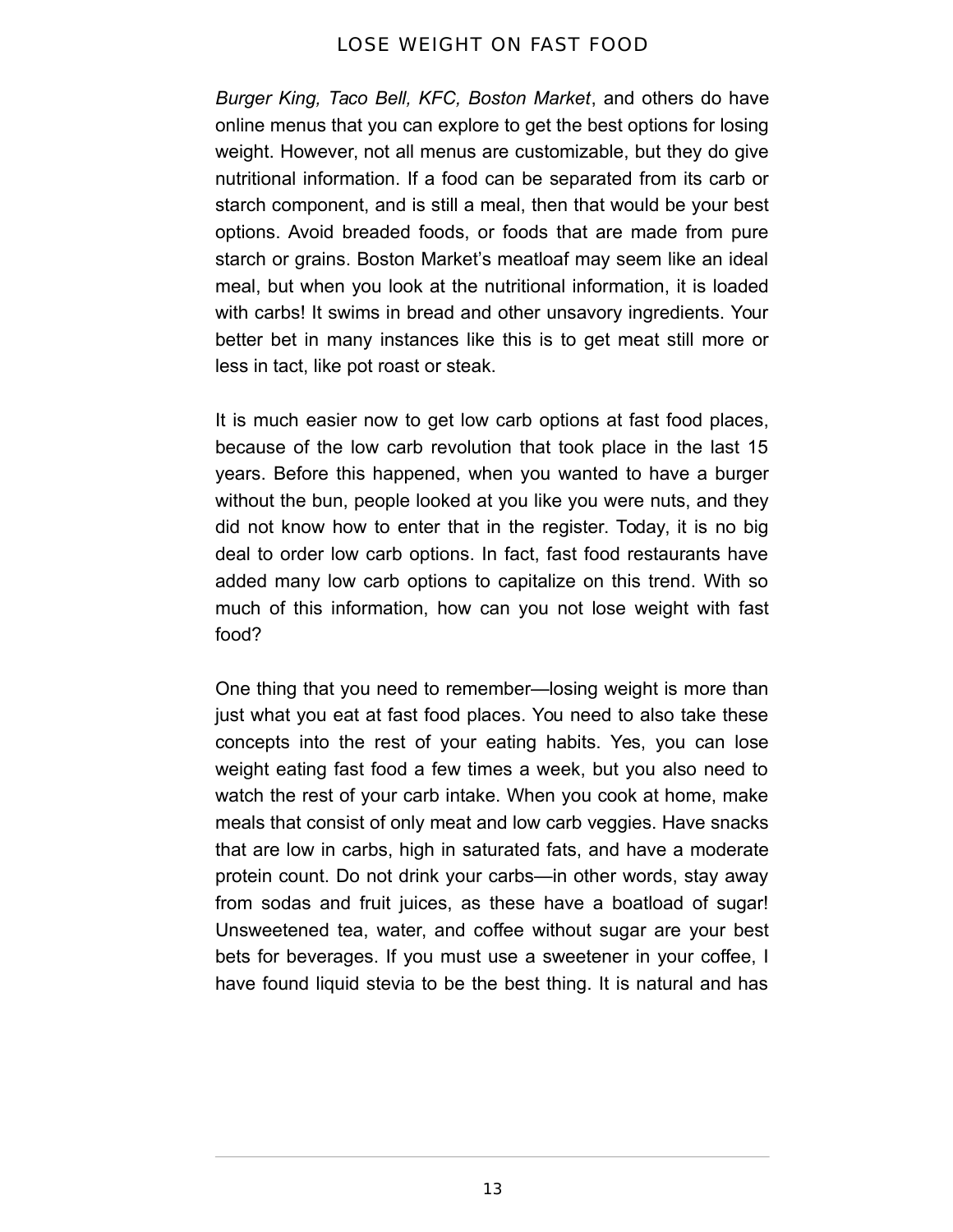zero carbs and zero calories.

**Bottom Line:** When on a low carb diet, it is still possible to go out to eat. Just be mindful of your choices, and avoid the sugars, grains and starches. You will lose weight this way.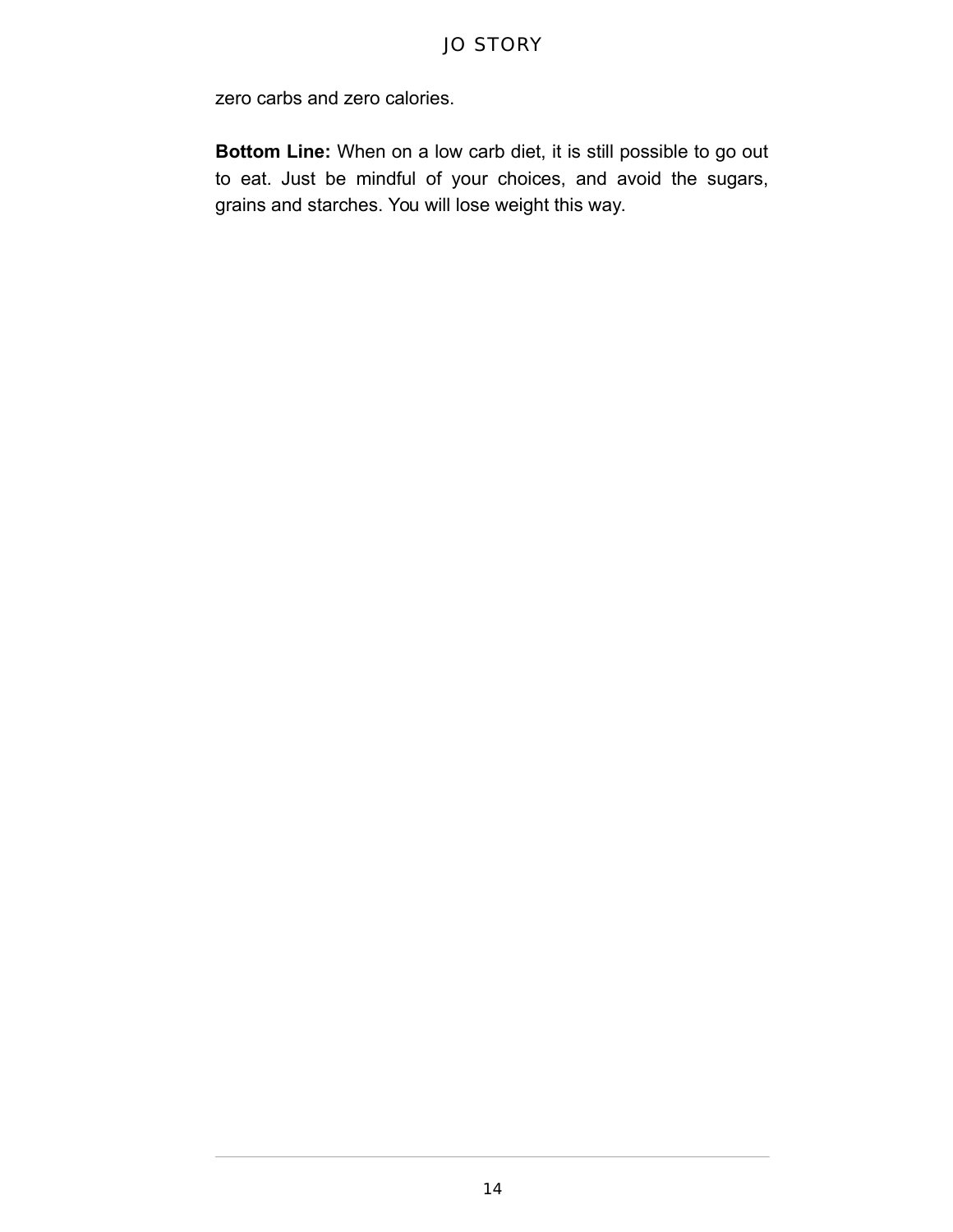# <span id="page-17-0"></span>Acknowledgments

Getting to the point where I can start writing and doing what I love was no easy feat. I stalled in my writing, and was going nowhere. But thanks to someone very special, I found my voice again. Thank you Paul, my friend, love, and wise companion!